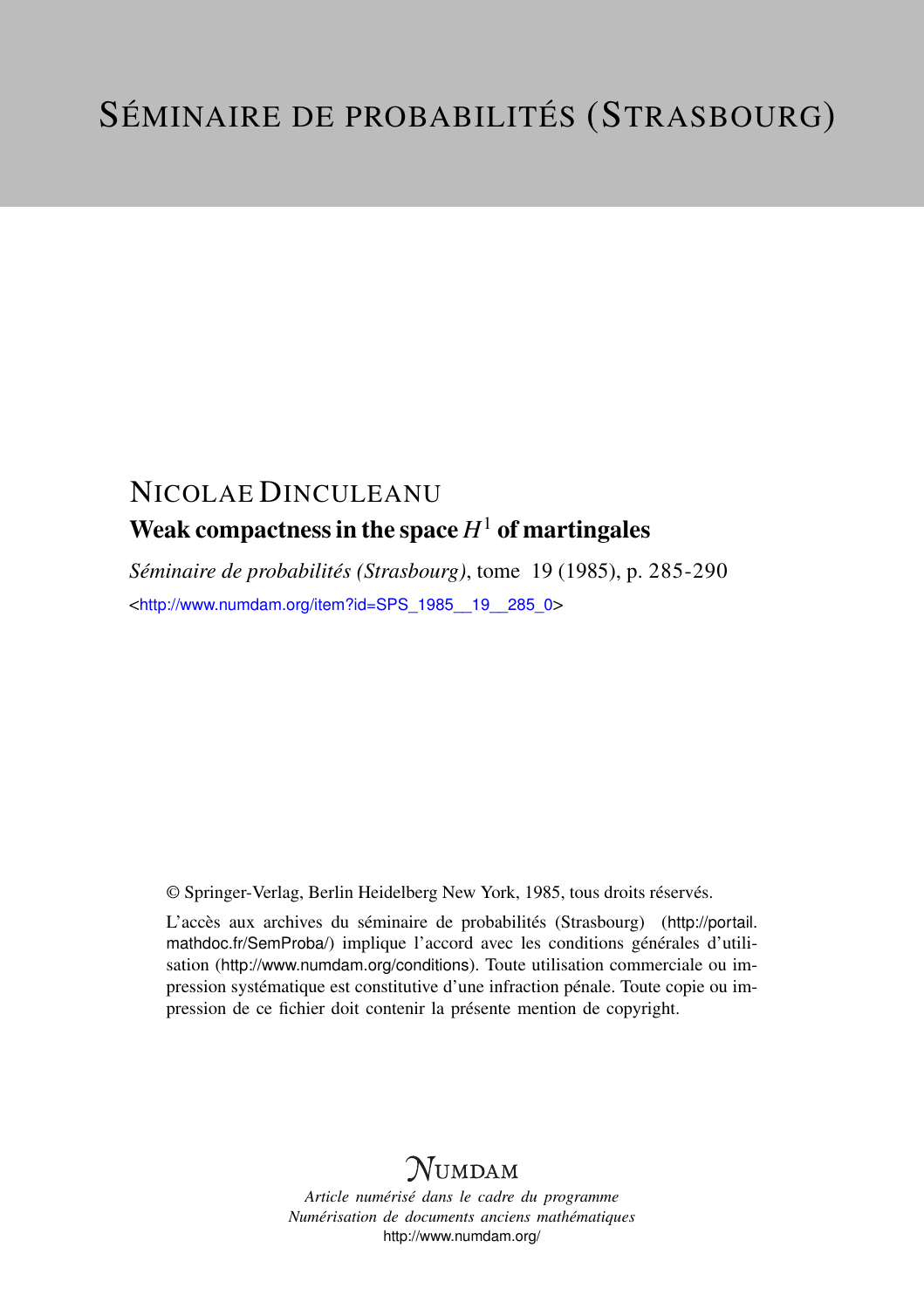### WEAK COMPACTNESS IN THE SPACE  $H^1$  OF MARTINGALES

Nicolae Dinculeanu University of Florida Gainesville, Florida 32611

### 1. Introduction

Let  $(Q, \mathcal{F}, P)$  be a probability space and  $(\mathcal{F}_{t})_{t \in [0, +\infty]}$  a filtration satisfying the usual conditions. Let  $H^1$  be the space of right continuous martingales M satisfying  $E(M^*)$  <  $\infty$ . Two martingales which are indistinguishable will be identified. With the norm IMI<sub>H</sub>1 = E(M\*), H<sup>1</sup> is a Banach space.

The classical characterization of weak compactness in  $L^1$  has been extended to the space  $H^1$  by Dellacherie, Meyer and Yor [2]. In this note we use [2] to give a new characterization of weak compactness in  $H^1$ , in terms of uniform weak convergence of conditional expectations. This extends results in [1] and [4].

### 2. The Main Results

Let  $\mathscr G$  be a sub  $\sigma$ -algebra of  $\mathscr F$ . For every martingale M we denote by  $E(M \mid \mathcal{G})$  or  $E_{\mathcal{Q}}$  M a right continuous version of the martingale  $(E(M_t \mid \mathcal{G}))_{t\geq 0}$  and call it the conditional expectation of M with respect to  $\mathscr{G}$ . We have  $(E_{\mathscr{G}} M)^*$  <  $E(M^*|\mathscr{G})$ , hence,  $IE_{\mathscr{G}} M_{\frac{1}{n}}$  < IMI<sub>11</sub>, therefore E<sub>g</sub> is a continuous linear mapping of  $H^1$  into itself and  $E_{\varphi}$   $\mathsf{I} \leq 1$ .

Here is the main weak compactness criterion:

Theorem 1: Let  $(g_n)$  be an increasing sequence of  $\sigma$ -algebras generating  $\mathcal{F}.$  A set K  $\subset$  H<sup>1</sup> is relatively weakly compact iff:

- 1.) Each E  $g_n$  K is relatively weakly compact;
- 2.)  $\lim_{n \to \infty} E_{g_n} M = M$  weakly in  $H^1$ , uniformly for  $M \in K$ .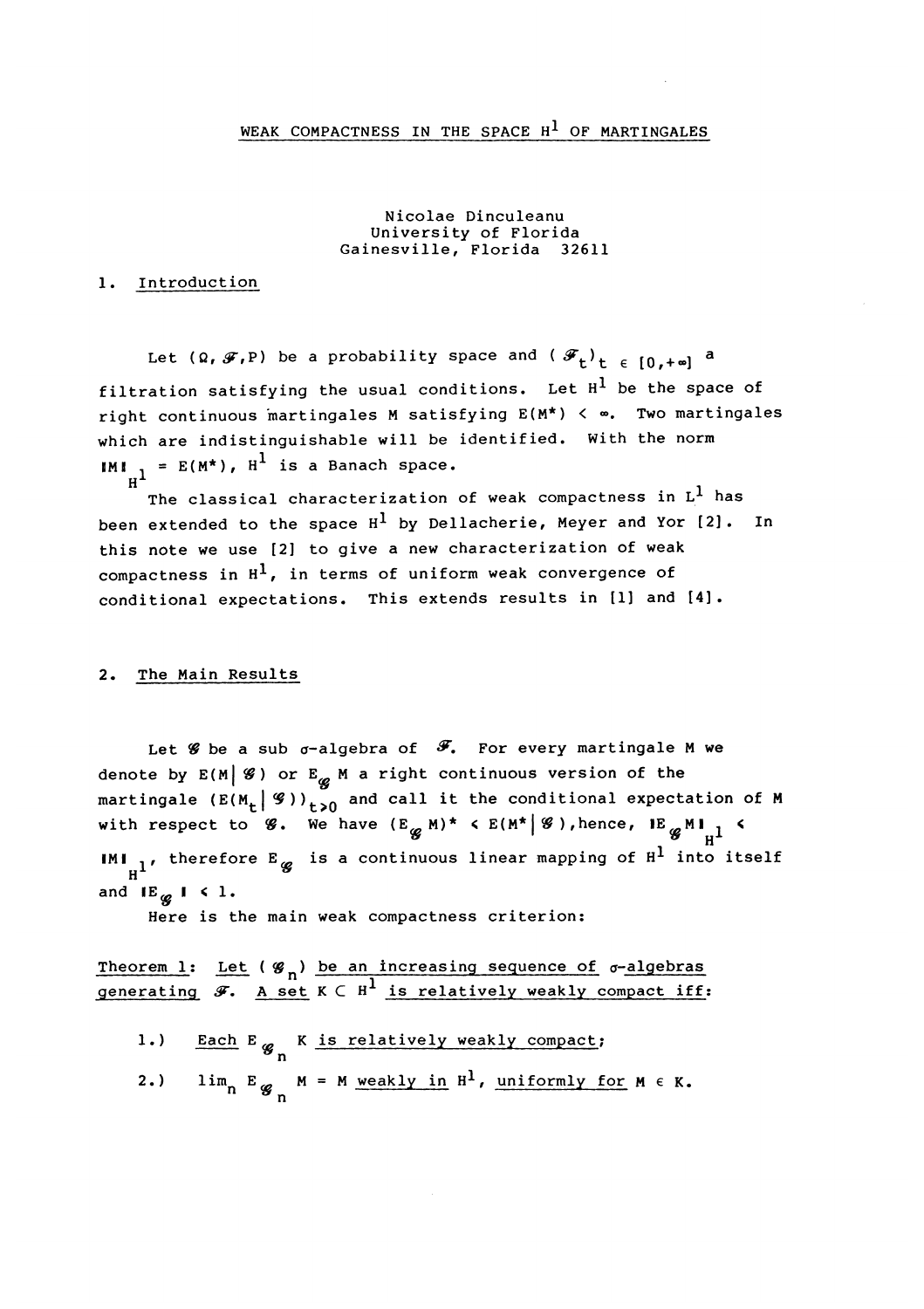In case we have a net (rather than a sequence) of  $\sigma$ -algebras, we can still use it to characterize weak compactness in  $H^1$ :

Theorem 2. Let ( $\mathscr{G}_{\alpha}$ ) be an increasing net of sub  $\sigma$ -algebras generating  $\mathcal{F}.$  A set K  $\subset$  H<sup>1</sup> is relatively weakly compact iff:

- 1'.) Each E  $g_a$  K is relatively weakly compact;
- 2'.) For each separable subset  $K_0 \subset K$  there is an increasing sequence ( $\alpha_{n}$ ) such that lim<sub>n</sub> E  $_{g}$  M = M weakly in H<sup>1</sup> uniformly for  $M \in K_0$ .

The proof of the above theorems will follow from lemmas 9 and 10 below.

If  $\mathcal{G}_{\alpha}$  are  $\sigma$ -algebras generated by finite partitions, then the sets E  $_{\mathscr{G}}$  K are finite dimensional, hence, conditions 1) and 1') in the above theorems are superfluous and we get the following corollaries:

Corollary 3. Assume  $\mathcal F$  is separable and let  $(\pi_n)$  be an increasing Corollary 3. Assume  $\mathscr F$  is separable and let ( $\pi_{\sf n}$ ) be an increasing<br>sequence of finite partitions generating  $\mathscr F$ . For each n let E  $_{\pi_{\sf n}}$  be  $\frac{1+u}{\pi}$  be the conditional expectation corresponding to the  $\sigma$ -algebra generated

 $\frac{by}{n}$   $\pi_n$ .<br>A set K C H<sup>1</sup> is relatively weakly compact iff lim<sub>n</sub> E<sub> $\pi_n$ </sub> M = M weakly in  $H^1$ , uniformly for  $M \in K$ .

Corollary 4. A set  $K \subset H^1$  is relatively weakly compact iff for each separable subset K<sub>O</sub>  $\subset$  K, there exists an increasing sequence ( $\pi_{\sf n}$ ) of finite partitions such that  $\lim_n$  E  $_{\pi_n}$  M = M weakly in  $\texttt{H}^1$ , uniformly for  $M \in K_0$ .

#### 3. properties of conditional expectations of martingales

We shall need a few simple properties of  $H^1$ , in the proof of the main lemmas 9 and 10.

Lemma 5. Let  $(M^{\alpha})$  be a net in H<sup>1</sup> and M  $\epsilon$  H<sup>1</sup> satisfying the following conditions: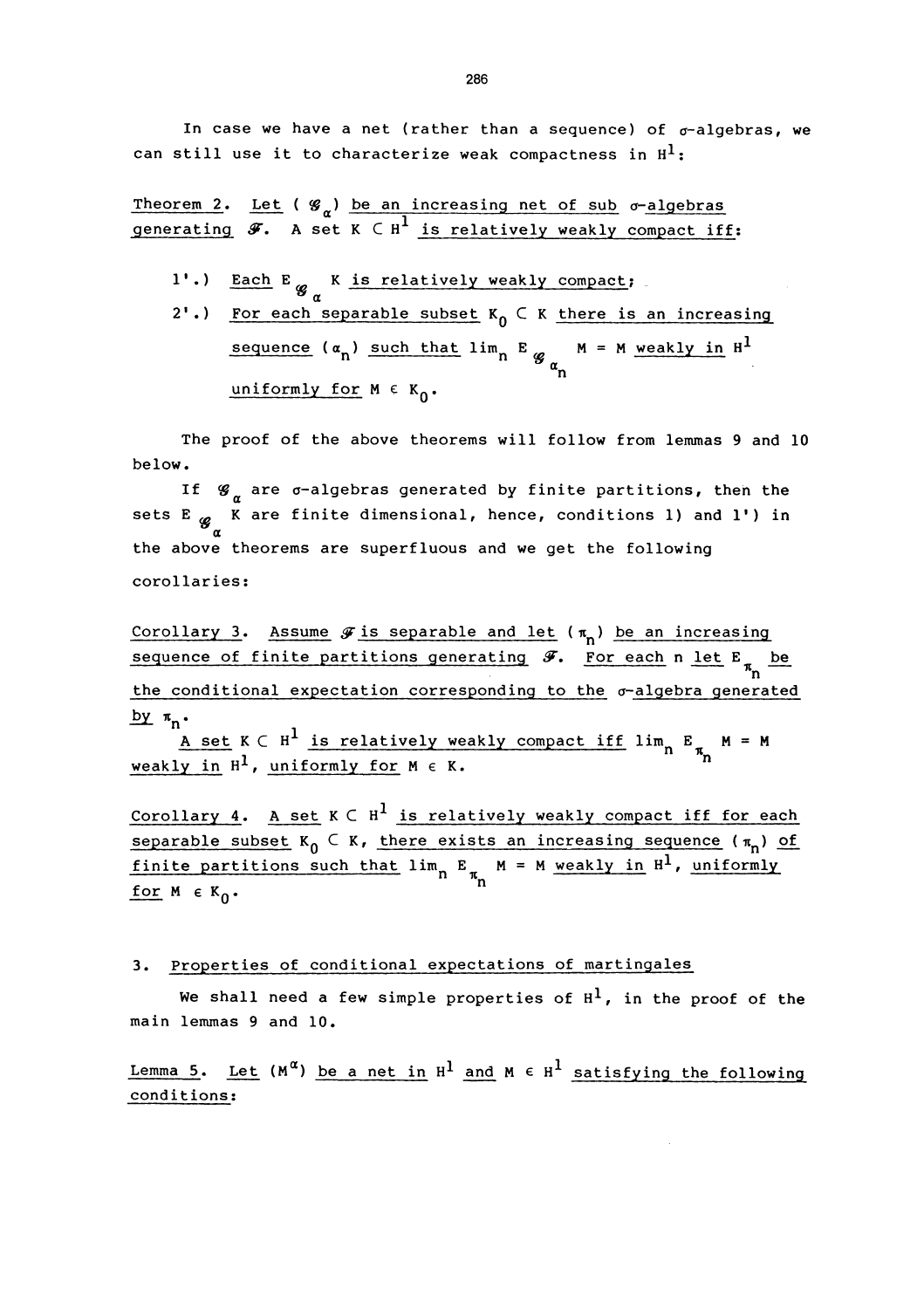(i)  $\lim_{\alpha} M_{\infty}^{\alpha} = M_{\infty} \frac{\text{stongly in L}^1}{1}$ (ii) <u>there is</u> f  $\epsilon$  L<sup>1</sup> such that  $(M^{\alpha})^*$  < f, a.s. <u>for each</u>  $\alpha$ .

Then  $\lim_{\alpha} M^{\alpha} = M$  strongly in  $H^{1}$ .

<u>Proof</u>. Using Doob's inequality, we deduce from (i) that  $\lim_{n}(M^{\alpha})^*$  =  $M^*$  in probabilty. From (ii) we deduce then that  $\lim_{P(A) \to 0} \int_A (M^{\alpha})^* dP = 0$ uniformly with respect to  $\alpha$ . The conclusion follows by using Vitali's convergence theorem.

Lemma 6. The bounded martingales are dense in  $H^1$ .

<u>Proof</u>. Let M  $\in$  H<sup>1</sup> and for every natural number n set T<sub>n</sub> = inf  $\{t: M_t^{\star} > n\}$ . Then  $T_n$  is a stopping time and  $T_n^{\star}$  +  $\infty$  a.s. The martingale  $\sum_{n=1}^{\infty}$  is bounded in absolute value by n, and we have  $(\text{M} - \text{M}^{\text{m}})^*$  < 2M\*  $\in$  L<sup>1</sup> and  $(\text{M} - \text{M}^{\text{m}})^*$  = sup<sub>t > T<sub>n</sub> |M<sub>t</sub> - M<sub>T<sub>n</sub>-</sub>| + 0</sub> a.s. as n + ∞, hence  $M - M$   $\begin{bmatrix} M \\ M \end{bmatrix}$  + 0. (see also [3], VII, 71).

Lemma 7. If  $\mathcal F$  is separable then  $H^1$  is separable.

**Proof.**  $L^1$  is separable. Let  $R_{\infty}$  be a countable set of bounded random variables dense in L<sup>1</sup>. We can assume that  $f \in R_{\infty}$  implies  $f \sim n \in R_{\infty}$ . for every n. Let R be the set of martingales  $M \in H^1$  such that  $M_{m} \in R_{m}$ . By the preceding lemma it is enough to prove that R is dense in the set of bounded martingales of  $H^1$ .

Let  $M \in H^1$  be a bounded martingale and let  $(M^n)$  be a sequence from R such that  $M_{\infty}^{n}$  + M<sub>p</sub> in L<sup>1</sup> and pointwise a.s. Replacing  $M_{\infty}^{n}$  by  $M_{\infty}^{n}$   $\sim$   $M_{\infty}I_{\infty}$  if necessary, we can assume that  $|M_{\infty}^{n}|$   $\leq$   $M_{\infty}I_{\infty}$ a.s. for every n. Then  $(M^n)^*$  <  $M_m I_m$  for every n, therefore, by lemma 5,  $M^{n}$  + M in  $H^{1}$ .

Lemma 8. Let ( $\mathscr{G}_{\alpha}$ ) be an increasing net of sub  $\sigma$ -algebras of  $\mathscr{F}$  and let  $\mathscr{G}_{\alpha}$  be the  $\sigma$ -algebra generated by this net. For every martingale  $M \in H^1$  we have lim<sub>a</sub> E  $g_{n}$   $M = E_g$  M strongly in  $H^1$ .

Proof. Let  $M \in H^1$  be a bounded martingale. We have  $\lim_\alpha E(\M_\alpha)$  (  $\mathscr{G}_\alpha$  ) =  $E(\M_\alpha)$  (3) strongly in  $L^1$  and (E  $_{\mathscr{G}}$  M)\* < IM  $_{\!\!\alpha}$ I  $_{\!\!\alpha}$  a.s.<br>for each  $_\alpha$ .

The conclusion follows from lemma 5, for M bounded, and it remains valid for arbitrary  $M \in H^1$ , by using the Banach-Steinhauss theorem.

287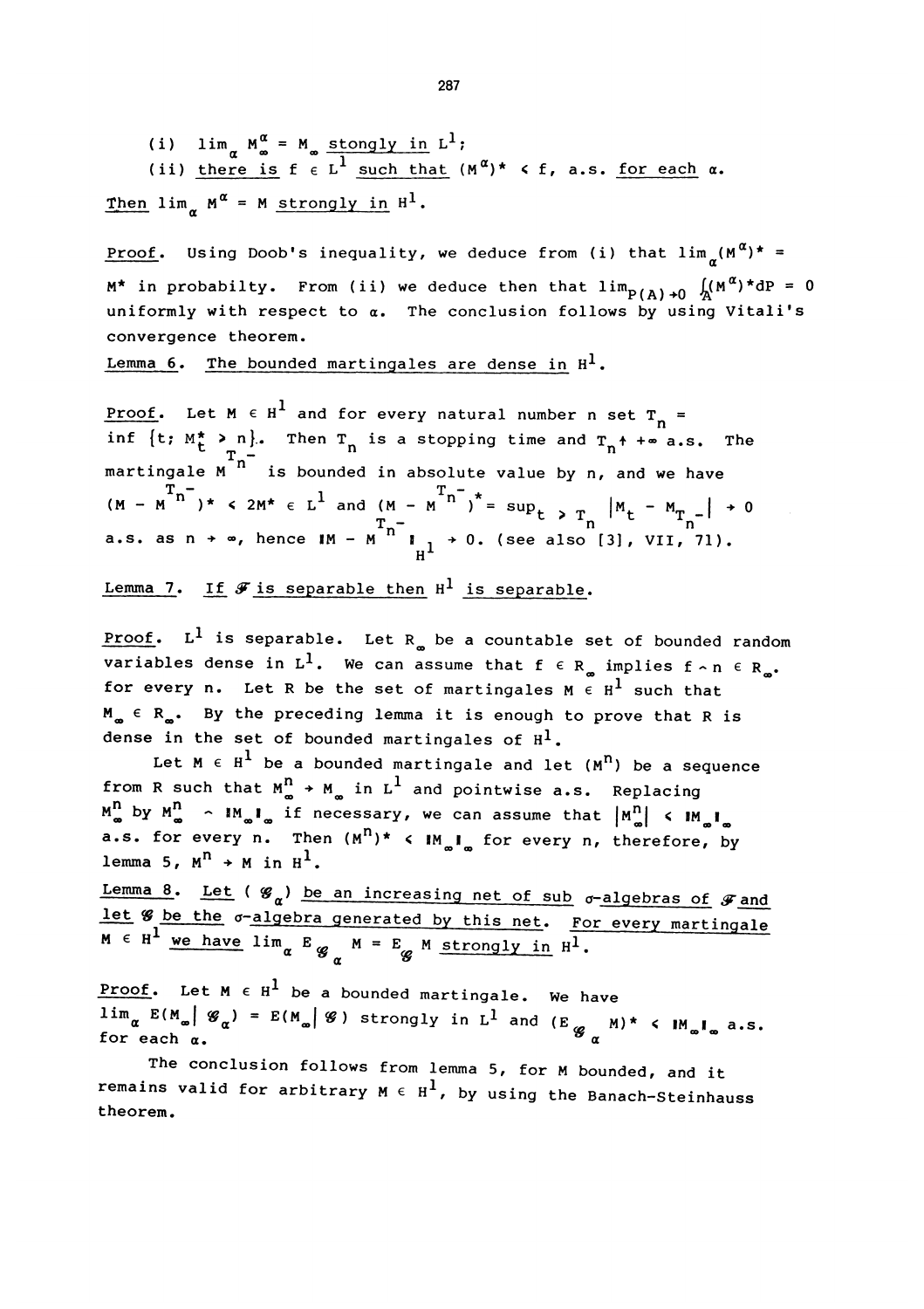Remark. Consider the increasing net ( $\pi$ ) of all finite partitions of  $\mathcal F$ . The corresponding increasing net (E<sub>x</sub>) of conditional expectations consists of finite rank operators and  $\lim_{n \to \infty} E_n = M$ strongly in  $H^1$ . By Phillips' lemma ([5], IV.5.2) the limit is uniform on every compact subset of  $H^1$ . It follows that  $H^1$  has the bounded approximation property. Corollary 3 states that if  $\mathcal F$  is separable, then  $H^1$  has the "weak approximation property".

Lemma 9. Let ( $\mathscr{G}_n$ ) be an increasing net of sub  $\sigma$ -algebras of  $\mathscr{F}$  and **W** the  $\sigma$ -algebra generated by this net. Let  $K \subset H^1$  be a relatively weakly compact set. Then:

1. Each  $E_{g_{\alpha}}$  K is relatively weakly compact;

$$
\text{2. } \qquad \lim_{\alpha} E_{g_{\alpha}} M = E_{g} M \underline{\text{ weakly in H}}^1, \underline{\text{ uniformly for M}} \in K;
$$

3. for every separable subset  $K_0 \subset K$  there is an increasing sequence  $(a_n)$  such that  $\lim_{n \to \infty} E_{g}$   $\binom{M}{n} = E_{g}$  M weakly in  $H^1$ , uniformly for  $M \in K_0$ .

Proof. The first assertion follows from the continuity of E  $g$ .

To prove the second assertion, consider the set  $K_b$  consisting of all bounded martingales M  $\epsilon$  H<sup>1</sup> such that M<sup>\*</sup>  $\leq$  N<sup>\*</sup> for some N  $\epsilon$  K. Since the set  $K^* = {M^*; M \in K}$  is uniformly integrable ([2], theorem 1), we deduce that the set  $K_{\overline{D}}^* = \{M^*; M \in K_{\overline{D}}\}$  is uniformly integrable. The set  $K_b$  is dense in K for the strong topology of  $H^1$ . We shall first prove assertion 2 for  $K_{b}$ . Let  $\mathcal{J}$  be a continuous linear functional on  $H^1$  and let  $Y \in BMO$  be a martingale such that  $\mathscr{J}(M) = E(M_{\omega}Y_{\omega})$  for any bounded martingale  $M \in H^1$  ([3], VII, 77). For  $M \in K_b$  the martingales  $E_{\mathbf{g}}$  M and  $E_{\mathbf{g}}$  M are bounded, therefore,

$$
\left| \mathcal{J} \left( E_{\mathcal{G}_{\alpha}} M - E_{\mathcal{G}} M \right) \right| = \left| E \left[ \left( \left( E_{\mathcal{G}_{\alpha}} M \right)_{\infty} - \left( E_{\mathcal{G}} M \right)_{\infty} \right) Y_{\infty} \right] \right| =
$$
\n
$$
= \left| E \left[ \left( E \left( M_{\infty} \middle| \mathcal{G}_{\alpha} \right) - E \left( M_{\infty} \middle| \mathcal{G} \right) \right) Y_{\infty} \right] \right| = \left| E \left[ M_{\infty} \left( E \left( Y_{\infty} \middle| \mathcal{G}_{\alpha} \right) - E \left( Y_{\infty} \middle| \mathcal{G} \right) \right) \right] \right| \leq
$$
\n
$$
< \left| E \left[ M_{\infty} I_{\{ M^* > \lambda \}} E \left( Y_{\infty} \middle| \mathcal{G}_{\alpha} \right) \right] \right| + \left| E \left[ M_{\infty} I_{\{ M^* > \lambda \}} E \left( Y_{\infty} \middle| \mathcal{G} \right) \right] \right| +
$$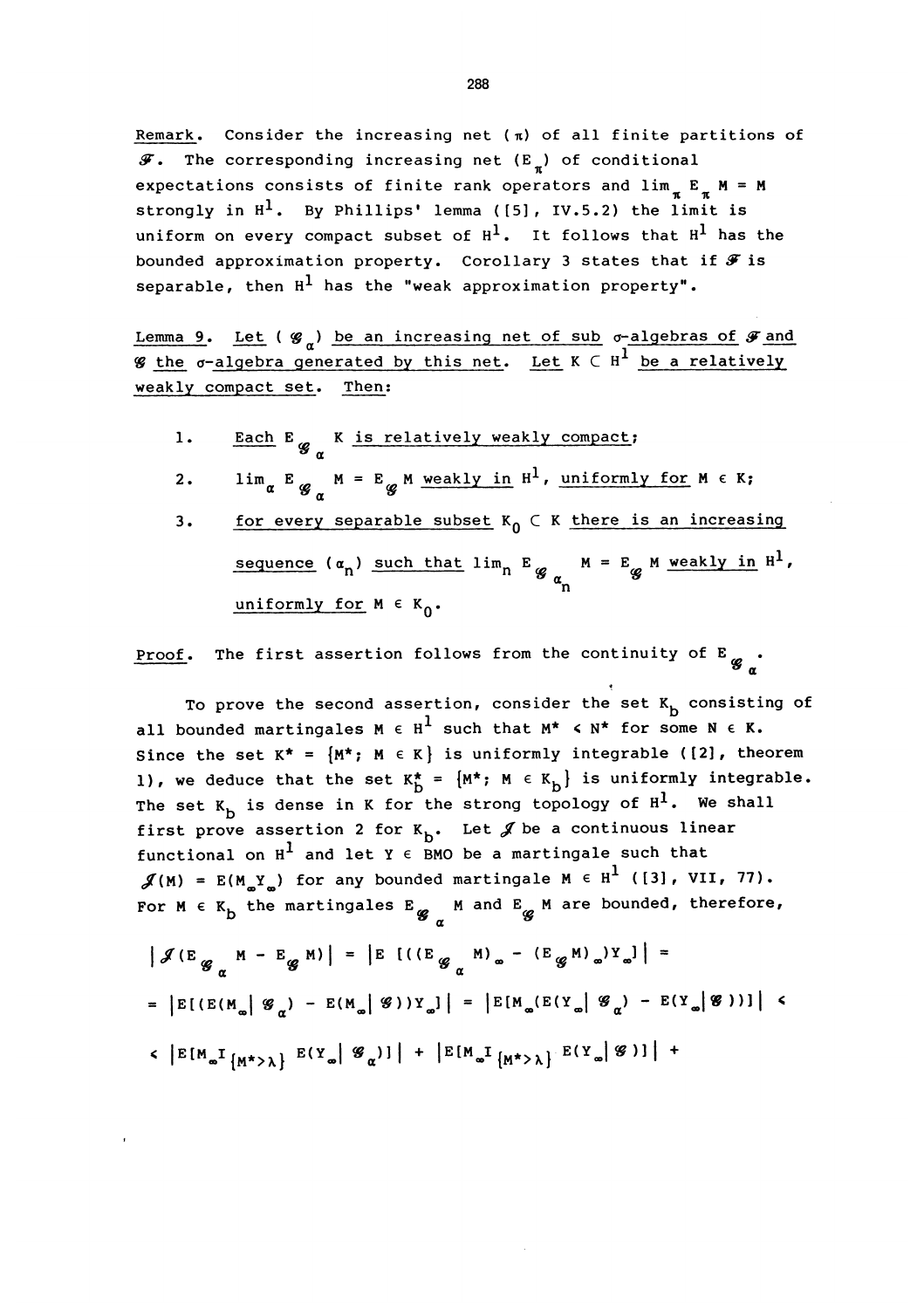+ 
$$
|E[M_{\infty}I_{\{M^{\star}\leq\lambda\}}(E(Y_{\infty}|\mathcal{G}_{\alpha})-E(Y_{\infty}|\mathcal{G}))|
$$
 < 20 IV I<sub>BMO</sub><sub>1</sub>  $E[M^{\star}I_{\{M^{\star}>\lambda\}}]$  +  
+  $\lambda E$  |  $E(Y_{\infty}|\mathcal{G}_{\alpha})-E(Y_{\infty}|\mathcal{G})$  |.

Given  $\epsilon > 0$ , we first choose  $\lambda$  such that the first term is smaller than  $\frac{\varepsilon}{2}$  ( $\lambda$  is independent of M  $\epsilon$  K<sub>b</sub> since K<sub>b</sub> is uniformly integrable), then we take  $\alpha_{\varepsilon}$  such that for  $\alpha > \alpha_{\varepsilon}$  the second term is smaller than  $\frac{\varepsilon}{2}$ . This proves 2) for M  $\epsilon$  K<sub>b</sub>. Then 2) remains valid for M  $\epsilon$  K, by the Banach Steinhauss theorem, since  $K_{b}$  is dense in K and  $\sup_{\alpha}$  IE  $g_{\alpha}$ I < 1.

To prove 3) let  $K_0$  be a separable subset of K, and let  $\Sigma_0$  be a separable sub  $\sigma$ -algebra of  $\mathscr{F}$ , such that for every martingale  $M = (M_t)$  from  $K_0$ , each  $M_t$  is  $\Sigma_0$ -measurable. We can consider the probability space  $(\Omega, \Sigma_0, P)$  with the filtration  $\Sigma_t = \Sigma_0 \cap \mathcal{F}_t$  for t > 0, and denote by  $H^1(\Sigma_0)$  the subspace of  $H^1$  consisting of the martingales adapted to  $(\Sigma_t)$ . The space  $H^1(\Sigma_0)$  is separable and contains  $K_0$ . By a diagonal process we can find an increasing sequence  $(\alpha_n)$  such that  $\lim_{n \to \infty} E_{\alpha} M = E_{\alpha} M$  strongly, for M in a countable dense set of  $H^1(\Sigma_0)$ , and then, by the Banach-Steinhauss theorem, for all M  $\in$  H<sup>1</sup>( $\Sigma_0$ ). If we denote  $\mathscr{H}_\alpha$  =  $\mathscr{G}_\alpha \cap \Sigma_0$  and  $\mathcal{H} = \mathcal{G} \cap \Sigma_0$  we have  $E_{\mathcal{H}_{\alpha}}$   $M = E_{\mathcal{G}_{\alpha}}$   $M$  and  $E_{\mathcal{H}}$   $M = E_{\mathcal{G}}$   $M$  for  $M \in \mathbb{R}^1(\Sigma_1)$ , therefore,  $\lim_{n} E_{\mathscr{H}_{\alpha}} M = E_{\mathscr{H}} M$ , strongly, for M  $\epsilon$ 

It follows that  $\mathcal H$  is the  $\sigma$ -algebra generated by the sequence ( $\mathcal{H}_{\alpha_{n}}$ ). By 2) we have then  $\lim_{\alpha} E_{\mathcal{H}_{\alpha_{n}}}^{\alpha}$  M =  $E_{\mathcal{H}}^{\alpha}$ M, weakly in  $H^{1}(\Sigma_{0})$ uniformly for  $M \in K_0$  and 3) follows by noticing that the weak topology of  $H^1(\Sigma_0)$  is equal to that induced by the weak topology of  $H^1$ .

Lemma 10. Let  $(g_n)$  be an increasing sequence of sub  $\sigma$ -algebras of  ${\mathcal F}$  and  ${\mathcal G}$  the  $\sigma$ -algebra generated by this sequence. Let  $K\subset H^1$ . If each  $E_{\mathscr{G}}$  K is relatively weakly compact and if  $\lim_{n} E_{\mathscr{G}}$  M =  $E_{\mathscr{G}}$  M, weakly in  $H^1$ , uniformly for  $M \in K$ , then  $E_{\alpha}$  K is relatively weakly compact.